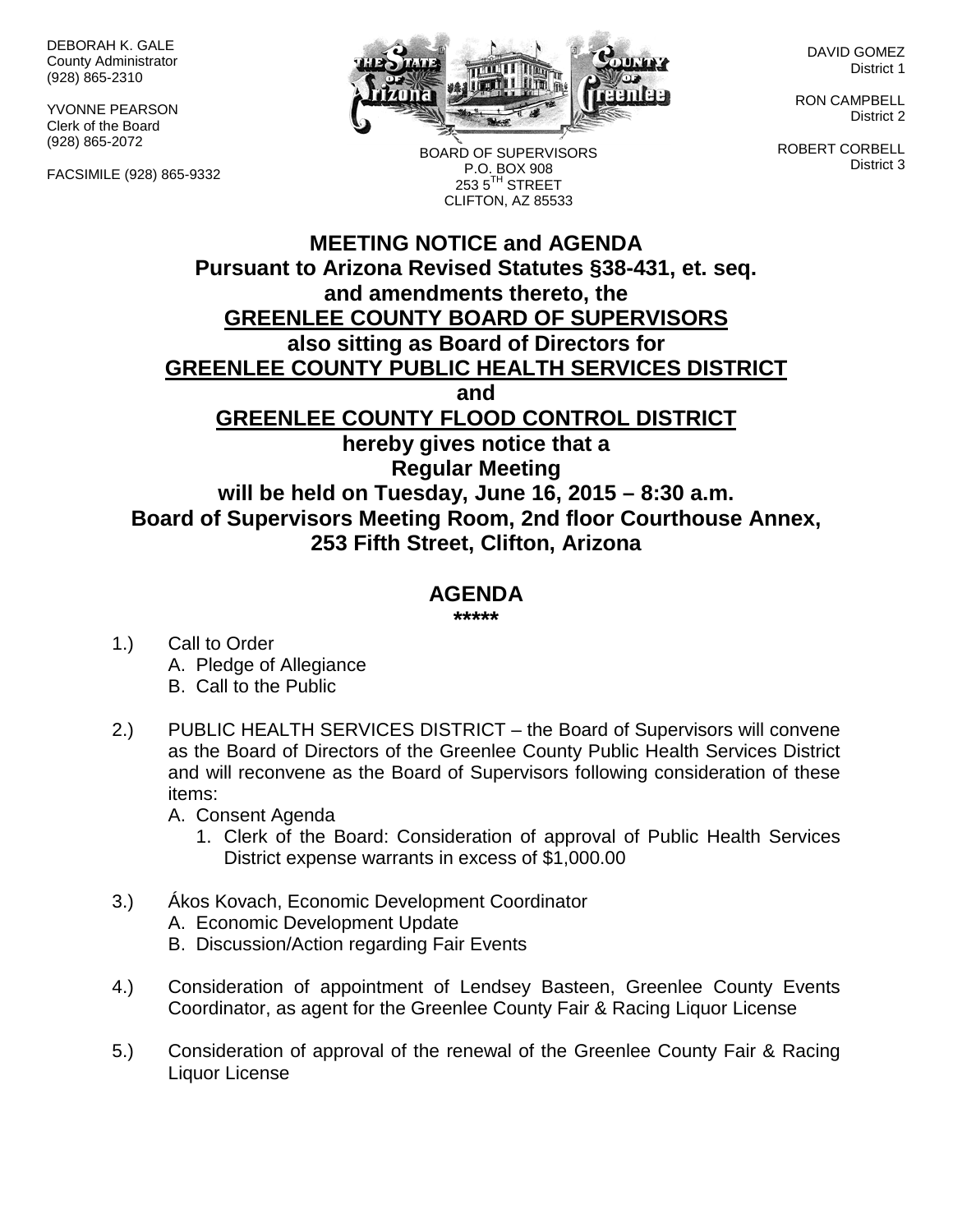- 6.) Consideration of adoption of Resolution 15-06-02 to re-adopt the 2003 Greenlee County Comprehensive Plan
- 7.) Kay Gale, County Administrator A. County & State budget and legislative issues
	- B. Calendar of Events
- 8.) Consent Agenda
	- A. Clerk of the Board: Consideration of approval of minutes to previous meeting  $-06/02/15$
	- B. Clerk of the Board: Consideration of approval of expense warrants in excess of \$1,000.00 – Voucher 1068; 1073; 1074
	- C. Chief Finance Officer: Consideration of approval of General Fund loans in the amount of \$36,527.22 to be reimbursed upon receipt of funds: Fund 139 - \$3,049.21; Fund 145 - \$268.89; Fund 146 - \$670.63; Fund 152 - \$233.88; Fund 167 - \$1,179.30; Fund 172 - \$18,289.00; Fund 186 - \$2,418.45; Fund 195 - \$1,998.96; Fund 237 - \$8,418.90
	- D. Events Coordinator: Consideration of approval of Employee Transaction Forms: M. Meza Castro, Temporary Fair Worker; T. Daniels, Temporary Fair **Worker**
	- E. Chief Probation Officer: Consideration of approval of Employee Transaction Forms for change in funding sources: J. Miranda, Probation Finance Officer; D. Madrigal, Secretary/Teen Court Coordinator
	- F. Public Works Assistant Manager: Consideration of approval of Employee Transaction Form: J. McLaughlin, part time Landfill Attendant
	- G. County Attorney: Consideration of appointment of Deputy: Zachary T. Everman, Deputy County Attorney; Jeremy O. Ford, Chief Deputy County Attorney
	- H. Clerk of the Board: Consideration of appointment of Extension Advisory Board members: Frank Downs, Dean Lunt, Chris Stauffer, and Eric Olsen, for two year terms ending June 30, 2017
	- I. Emergency Management Coordinator: Consideration of approval of the Motorola Service Agreement for radio communication maintenance to be paid with budgeted Emergency Management Performance Grant funds in the amount of \$41,099.88
	- J. County Attorney: Consideration of approval of fiscal year 2015/16 Arizona Criminal Justice Commission Crime Victim Assistance Program Grant Agreement to pay for salaries in the amount of \$16,674.00 requiring \$8,337.00 matching funds to be paid with General Funds
	- K. County Attorney: Consideration of approval of fiscal year 2015/16 Arizona Criminal Justice Commission Drug, Gang, and Violent Crime Grant Agreement to pay for salaries in the amount of \$34,500.00 requiring \$8,625.00 matching funds to be paid with General Funds